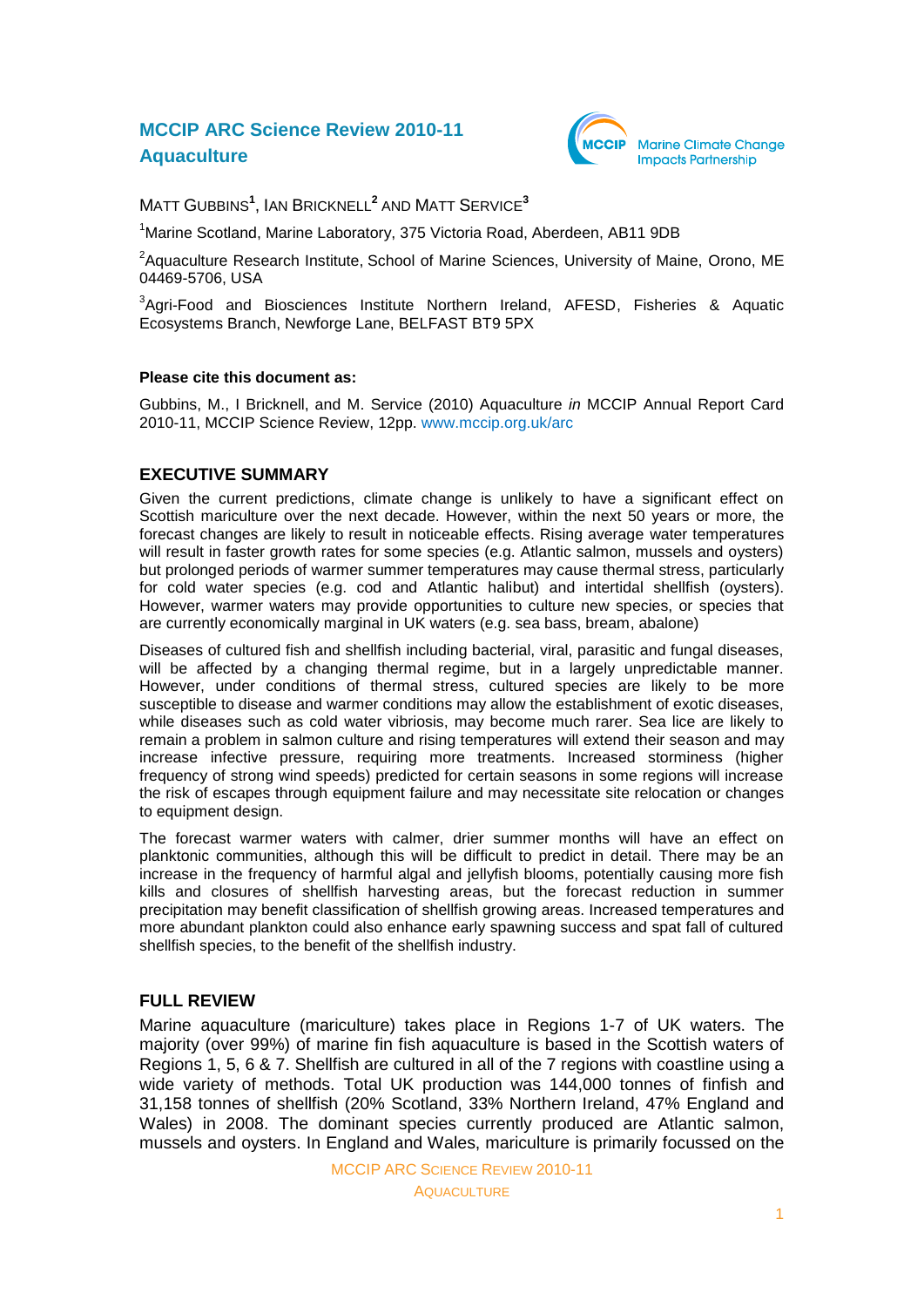culture of oysters and mussels, with some effort being put into the rearing of species such as lobsters. To date, there has been little published research or consensus opinion on the effects of climate change on UK mariculture. However, much can be inferred from the published literature on the effects of environmental variables on cultured species. Although the impacts suggested below are made predominately with respect to the Scottish aquaculture industry, many of the impacts may also be relevant for mariculture based in other UK coastal waters.

#### **Ocean climate change in mariculture areas**

Scottish mariculture is concentrated around the West coast of mainland Scotland and the Western and Northern Isles (Regions 1, 5, 6 and 7). In England and Wales, culture of oysters and mussels mainly takes place along the southern coast of England and around the southern and northern coastline of Wales (Regions 2, 3, 4, 5). Significant shellfish production also occurs in the sea loughs of Northern Ireland (Regions 5 and 6).

Projections of climate variables in these areas from the UKCP09 *Marine and Coastal Projections* (Lowe et al., 2009) were used to derive the subsequent predictions of effects on aquaculture. The following points relating to the predicted climate change in the key Scottish mariculture areas were used as the basis for predicting effects on mariculture:

All areas around the UK where aquaculture activity is practiced are projected to experience rises in annual and seasonal mean sea surface temperatures temperature of up to  $2.5 - 3.5$  °C by 2098 (as modelled and in comparison to 1961-1990 values).

Over the same timescales, the summer precipitation is projected to decrease, 0-10% by 2020 and 10-30% by 2080 taken from earlier projections, UKCIP02 [\(Hulme](http://www.ukcip.org/scenarios/ukcip02/scenarios/maps) et al., 2002).

# **1. What is already happening?**

There are currently no clearly observed significant impacts on the UK aquaculture industry that have been shown to result from climate change. As discussed above, larger scale future climate change predictions can be used to forecast potential significant impacts.

# **2. What could happen in the future?**

# **Direct effects of temperature increase.** *Medium confidence*

An increase of  $2^{\circ}$ C may well adversely affect some species currently being farmed in Scotland as the thermal optima for the animals physiology may be exceeded for long periods of time during the summer months. Aquaculture of species such as Atlantic cod and Atlantic halibut may not be possible in the south of the country or be limited to areas of deep-water up-welling where the water is cooler than normal. Salmonid species are more tolerant of higher temperatures (Reddin *et al.,* 2006, Cano & Nicieza, 2006; Tackle *et al.,* 2006; Goniea *et al.,* 2006; Galbreath *et al* 2006; and Larsson & Berglund 2006) than Atlantic cod (Levesque *et al.,* 2005; Claireaux *et al.,*  1995 and Neat & Righton, 2006) and Atlantic halibut (Hurst *et al.,* 2005; Imsland *et al.,* 2000; Aune *et al.,* 1997 and Bjornsson & Tryggvadottir, 1996) but higher peak temperature in the summer months, which may well be of longer duration than present could cause issues with thermal stress and potentially make some sheltered, warmer sites unsuitable for those species during the summer months.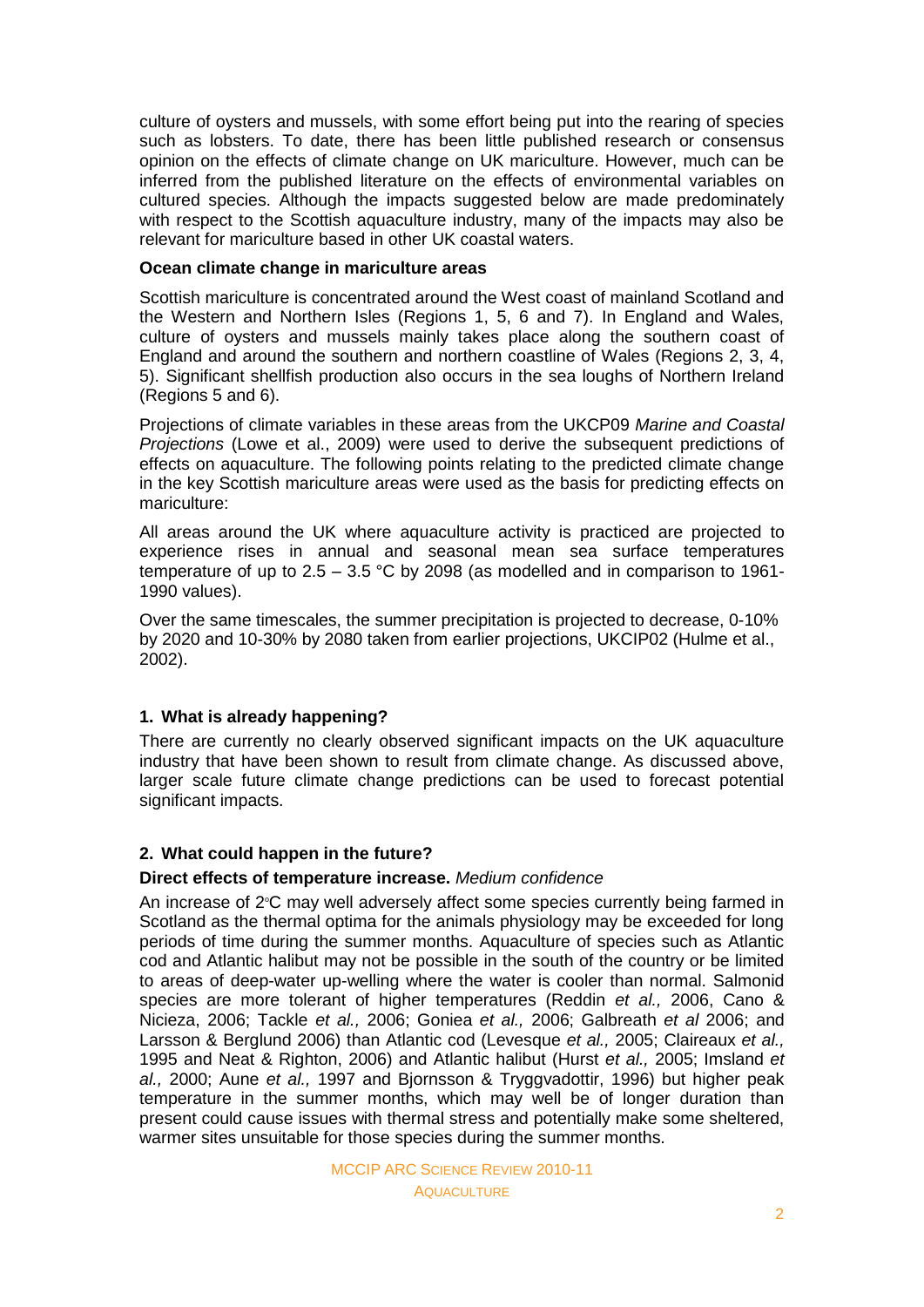Optimal temperatures growing large cod are generally low (approximately 7 °C) (Neat & Righton, 2006) and although rising temperatures in Scottish waters may have some benefit to the growth rates of juveniles, growth rates of adults are likely to suffer.

Growth rates of shellfish species (mussels and oysters) are dependent on temperature and the continued availability of the planktonic food supply. It is recognised that mussels around the UK are comprised of at least two species that are able to hybridise, and therefore, it is possible that they will be able to tolerate the expected wider temperature fluctuations. Intertidal shellfish, notably Pacific oyster (*Crassostrea gigas*), are currently susceptible to occasional mortality events during prolonged periods of hot weather. These would be likely to increase in frequency under warmer conditions. This species of oyster is not endemic to the UK and our current thermal regime is not optimal for spawning and natural recruitment from cultured stocks to establish wild populations. Under conditions of increased temperature, this may change.

A predictive modelling study of farmed shellfish growth under temperature regimes of +1 °C and +4 °C in Northern Irish waters (Strangford Lough) as part of the SMILE (Sustainable Mariculture in Lough Ecosystems) project suggests that an increase of 1 °C in the water temperature would lead to a reduction of about 10% in mussel production and less than 2% in Pacific oyster production, and an increase of 4 °C would result in a reduction of 50% in mussel production and less than 5% in Pacific oyster production (Ferreira *et al.*, 2007b).

Broodstock of some species (e.g. Atlantic halibut, Arctic charr) require low winter temperatures (3 months <6 °C) for egg maturation. Production of high quality ova could require increased energy costs and capital expenditure associated with temperature control of broodstock and the availability of suitable broodstock sites may be restricted in the future.

#### **Opportunies for new species.** *Low confidence.*

Warmer water conditions could, potentially, allow new species to be cultured in the UK where the current temperature maximums and minimums are marginal for the species, such as sea bass, sea bream, turbot, hake, scombriforms (e.g. blue fin tuna), nori, ormer and Manilla clams.

# **Diseases of fish and shellfish.** *Low confidence.*

From a disease point of view an increase in temperature can have many affects. Bacterial, viral and fungal disease will, in general, have shorter generation times. It is possible that some diseases, which transmit above a minimum temperature, will increase in prevalence. Not all effects on disease will be detrimental. For example the seasonal window of infectivity of some serious infectious conditions such as viral haemorrhagic septicaemia virus (VHSV) or the freshwater viral disease infectious pancreatic necrosis virus (IPNV) could be shortened, whilst others that require a minimum temperature to cause clinical symptoms and transmission, such as Bacterial Kidney Disease (BKD) in freshwater salmonids, could be lengthened. However, as most fish are poikilothermic (have a body temperature that varies) their physiology is largely governed by the temperature of their surrounding environment and warmer water will mean the immune system of these animals will function more effectively in preventing the establishment of infections (up to the thermal optimum of the animal) (Bowden *et al*., 2007). It is therefore possible that clinical infections will not increase as fewer infections become established in the host. Once the thermal optimum is exceeded, then the function of the immune system will decline and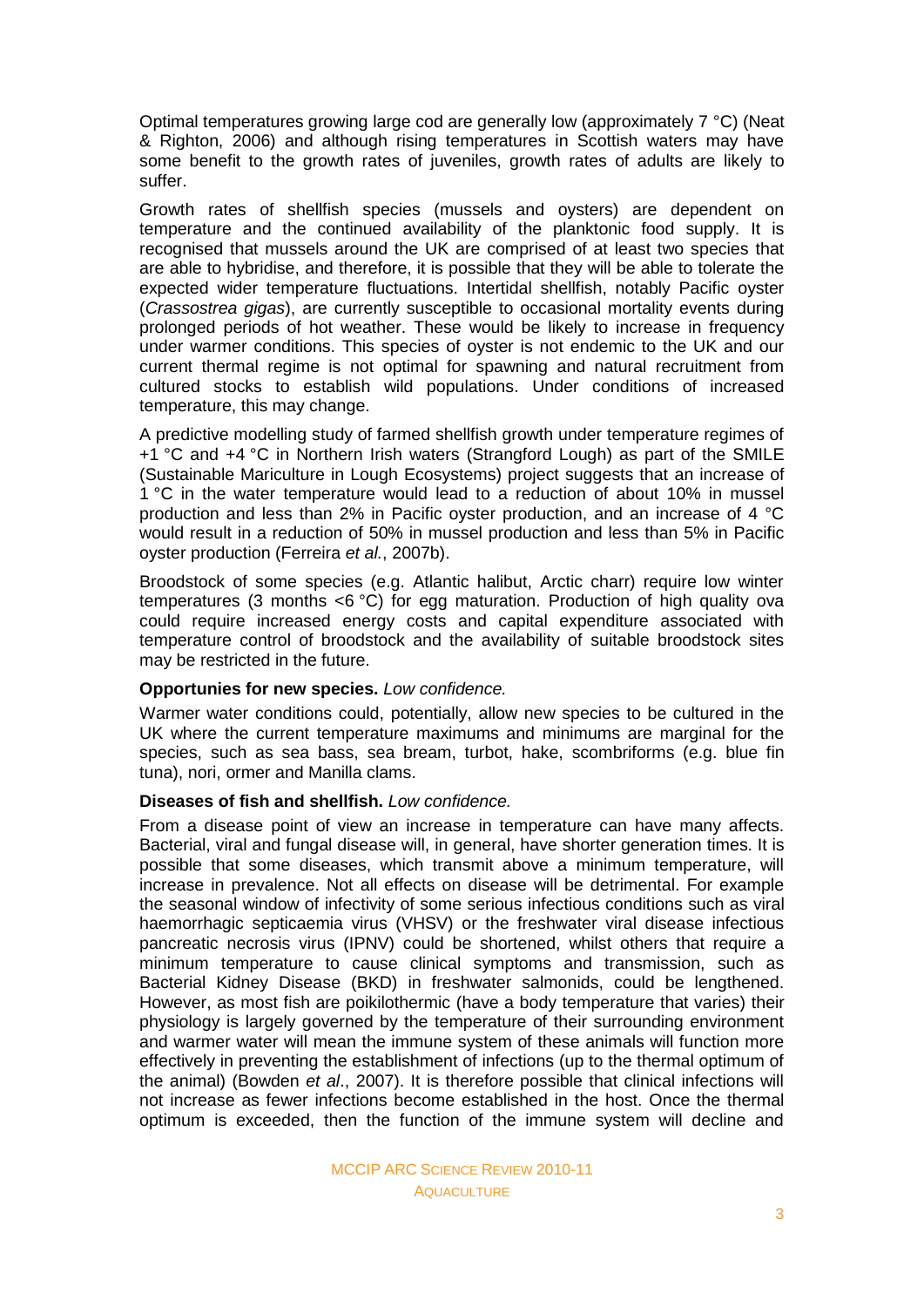physiological stress and oxygen depletion (warmer water holds less oxygen in solution than cold water) may well lead to disease and welfare issues.

Some viral infections can only occur between narrow temperature ranges, often 10- 12ºC, usually during spring and autumn. Under warmer conditions this temperature window may decrease in the spring (and occur earlier in the year) as more rapid warming of water occurs in spring. Conversely if cooling of the environment is delayed during the autumn this temperature window may become extended and occur later in the year. Additionally, warmer water conditions may allow the establishment of exotic diseases, which are currently excluded as the climate is too cool to permit transmission. Beneficially, diseases that occur under cool environments, e.g. cold water vibriosis, may become much rarer if the ecosystem is not cold enough for their biology.

If shellfish experience super-optimal thermal conditions (as will be more likely, particularly for inter-tidally cultivated species, given the predicted changes in temperature for the regions where they are cultivated) they will also be more susceptible to bacterial, viral and parasitic infections.

By their nature it is difficult to understand the response of diseases of unknown aetiology (where the cause of the disease is not understood) to increase in temperature. Some may become established in the UK, new ones may develop as a result of the warmer conditions while others that occur under cooler water regimes may decline.

#### **Bacterial infections**

As a rule of thumb, as temperature increases the generation time of bacteria decreases (Duguid *et al.,* 1978) so under higher temperature regimes most bacterial infections would be predicted to progress faster once the host was infected. However, as mentioned above, assuming the animal is not at its thermal limit the fishes immune system will be operating more effectively and may well overcome the infection (Le Morvan *et al.,* 1996; Lillehaug 1997; Van Muiswinkel and Wiegertjes 1997 and Eggset *et al.,* 1997a).

Under a rising temperature regime some bacterial diseases of fish, such as *Moritella viscose* (Benediktsdottir *et al.,* 2000 and Coyne *et al.,* 2006) and cold water vibriosis (Nordmo & Ramstad 1999; Nordmo *et al.,* 1997 and Steine *et al.,* 2001), may decline in abundance as these diseases are characteristically seen in winter under cold water conditions and the new warmer environment may well adversely affect these bacteria. *Aeromonas salmonicida* and BKD, however, tend to occur under rising temperature regimes and during the summer months (Nordmo & Ramstad 1999; Lillehaug *et al.,* 2000; Eggset *et al.,* 1997b; Rose *et al.,* 1989; Roberts 1976; Hirvela-Koski *et al.,* 2006; Bruno 2004; Jacobson *et al.,* 2003; Nagai & Lida 2002; Piganelli *et al.,* 1999; Jonsdottir *et al.,* 1998; Bowden *et al.*, 2007). If the environment warms by 2ºC then it is possible that diseases such as these will occur earlier in the year (as the spring will be warmer and earlier) and the period in which these diseases are common may well be extended, increasing the infectious pressure of these pathogens in the environment. Warmer conditions may also favour currently rare bacterial infections such as *Clostridia*, allowing this pathogen to extend its range further north.

## **Viral diseases**

MCCIP ARC SCIENCE REVIEW 2010-11 Viruses effectively hijack the host's cells to replicate and the rate of replication is governed by the animal's physiology (Duguid *et al.,* 1978). As most fish are poikilothermic (Bond, 1996) their physiology is largely governed by the temperature of their surrounding environment and warmer water will mean the animals will have a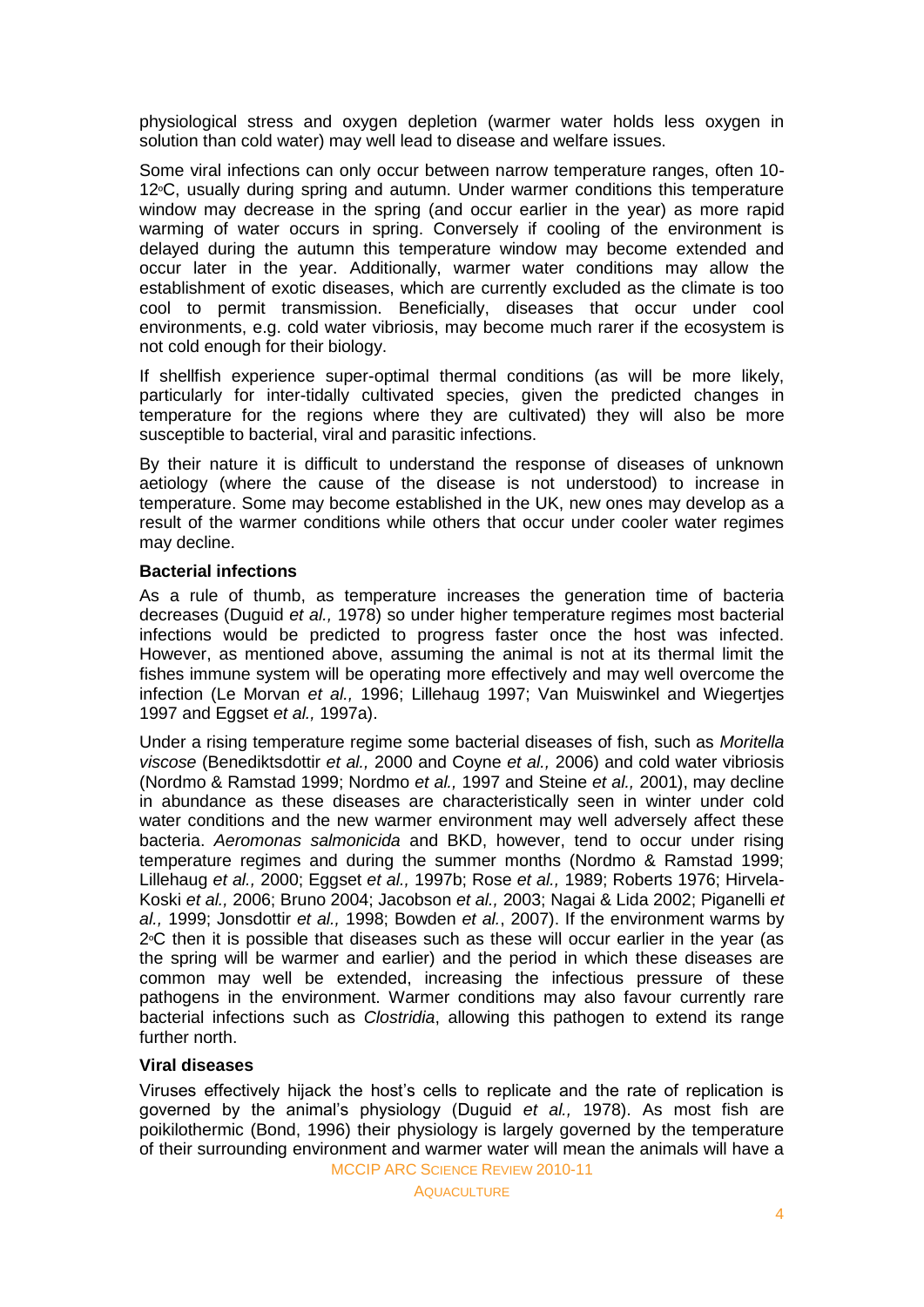faster metabolism, which in turn will lead to increased viral replication within the host. It is worth pointing out again that, assuming the animal is not at its thermal limit, the fishes immune system will be operating more effectively and may well overcome the infection as described above.

Some viruses can only infect their host during a very narrow temperature window (usually 10-12 °C for most viruses currently of interest in Scotland [Bricknell *et al.,*  2006; Skall *et al.,* 2005a; Skall *et al.,* 2005b; Einer-jensen *et al.,* 2004; Bowden 2003; Park & Reno 2005; Bowden *et al.,* 2002; Kollner *et al.,* 2002; Jarp *et al.,* 1996 and Stangeland *et al.,* 1996]) so an increased temperature regime may shorten this window as spring warming of water may well be increased reducing the period when infection can take place. Conversely cooling of the aquatic environment in autumn may be slower and the autumn infectious window may well increase in duration. This may result in a change in the seasonal distribution of diseases and it may well allow the pathogens to encounter new hosts as their duration in the aquatic environment is different from today. For example an increased infectious window in the autumn may mean that autumn migrating fish such as the critically endangered smelt may encounter pathogens that it does not normally meet.

# **Parasitic diseases**

As parasites of fish and shellfish often have very complex life cycles involving many intermediate hosts, understanding how climate change would affect parasite abundance and the incidence of infection is more difficult to predict. Some parasites will become rare or disappear from Scottish waters because their physiology is not suitable to the warmer environment or their intermediate and final hosts decline in numbers as the environment changes, migrate further north to cooler waters (Drinkwater 2005; Rose 2005 and Clark *et al.,* 2003) or the parasites thermal limits are exceeded (Boxaspen, 1997 and Boxaspen & Naess, 2000). However other parasites will become more abundant as their definitive host and intermediate hosts colonise the new environment or, as Scottish waters warm up, the environment will be able to support new parasitic organisms, which are currently at or below their thermal minimum, and they would be able to survive and colonise new hosts in the warmer ecosystem. For example *Caligus curtis,* currently rare in Scottish waters, may effectively extend their range further north, especially if susceptible fish hosts can over-winter or establish viable populations.

The biology of parasites with direct life cycles, such as sea lice (*Lepeophtheirus salmonis*) is a little easier to predict potential changes in. It would be expected that a 2 °C increase in water temperature will decrease the life cycle by approximately 2 days and permit more generations in a season (Boxaspen 1997; Boxaspen & Naess 2000 and Heuch *et al.,* 1995), potentially increasing the infective pressure of this parasite in Scotland. However, the time the copepodid stage remains infectious will also decrease from about 10 days under current climatic conditions to around 8 days under the warmer regime suggested here (Johnson & Albright 1991a, 1991b). During the over-wintering period more copepodid and mobile stages may survive allowing a more rapid establishment of infection each spring. Currently *L. salmonis* has a population boom in early May and declines in numbers in late October (Pike & Wadsworth 2000). Under a warmer regime with warmer springtime temperatures the spring lice bloom may occur earlier in the year and the autumn decline push into November or even December. Such an extended season would undoubtedly lead to more clinical interventions to control lice as well as increased lice infective pressure within the environment.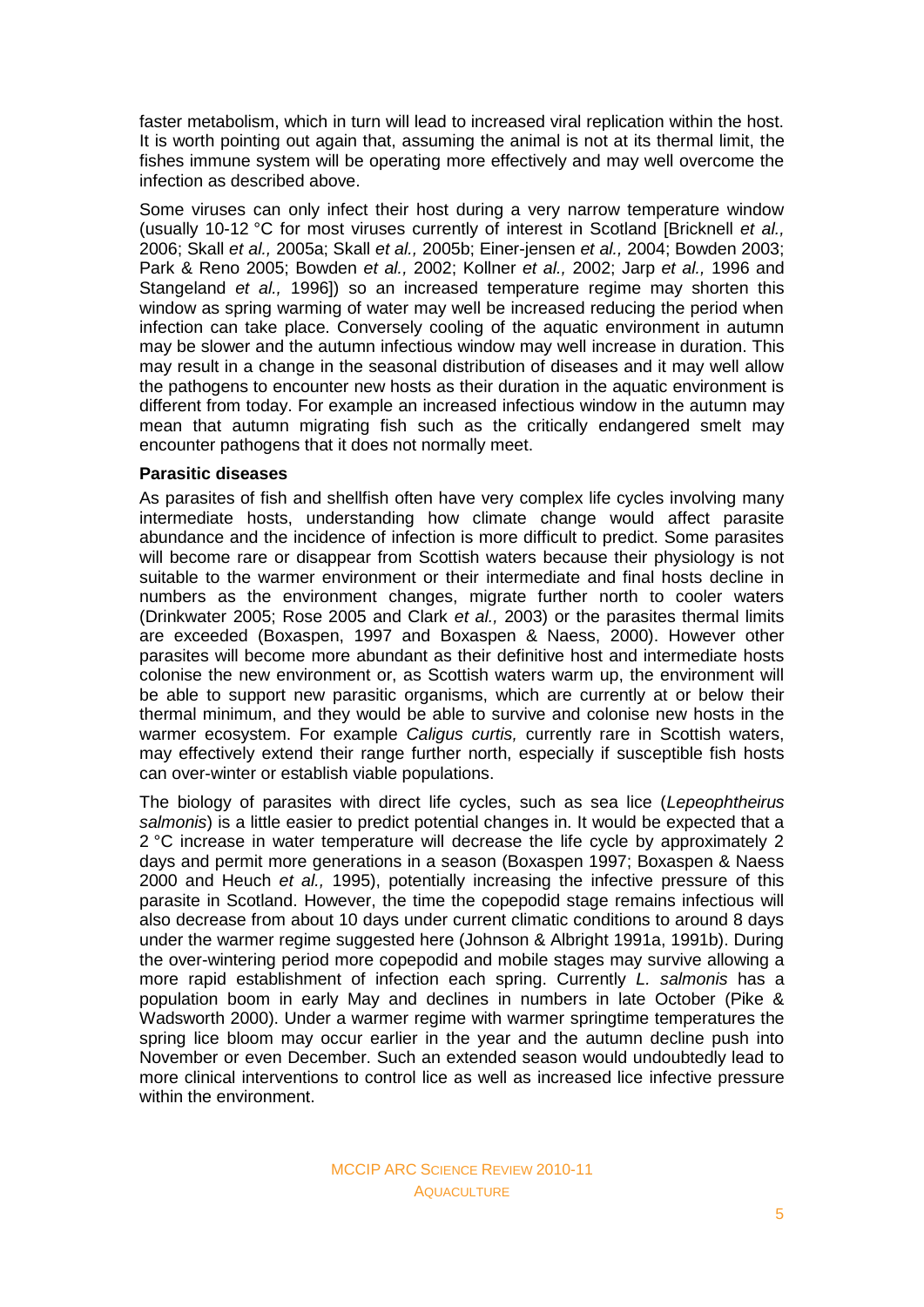# **Fungal disease**

Like bacteria, as temperature increases the generation time of fungal organisms decreases so that, under higher temperature regimes, most fungal infections would be predicted to progress faster once the host was infected. However, as mentioned above, assuming the animal is not at its thermal limit, the fishes' immune system will be operating more effectively and may well overcome the infection.

*Saprolegnia* is one disease that could cause concern in a warming environment. Currently this disease occurs each spring and causes major welfare issues with parr and smolts often necessitating clinical intervention and treatment with antifungal drugs. Under warmer conditions it is feasible that *Saprolegnia* would occur earlier in the year and progress faster in infected fish (Gieseker *et al.,* 2006; Udomkusonsri & Noga 2005; Lategan *et al.,* 2004; De Canales *et al.,* 2001; Howe & Stehly 1998, Howe *et al.,* 1998 and Quiniou *et al.,* 1998) and the autumn decline in the disease would occur later in the year.

Fungal diseases exotic to Scotland becoming established is a potential concern especially as the trade in tropical ornamental fish (including goldfish, which are often cultured under warm water regimes in the Middle and Far East, China and USA) may be a source of introduction of the exotic fish fungi into the country.

#### **Storminess.** *Very low confidence.*

The UKCP09 predictions for wind speeds are very uncertain, such that it is not possible to assign even a low confidence value to changes in wind speed. It is predicted that winter depressions will become more frequent, with deeper lows. However it is difficult to clearly predict regional effects. Based on the existing UKCP09 forecasts, some areas are predicted to experience an increase (up to 10 percent) in the 20 year return period daily mean speeds in some seasons (e.g. West coast of Scotland in autumn/winter and Orkney/Shetland in summer). This represents an increase in the frequency of stormy conditions, which will have significance for the integrity of aquaculture structures and increase the risk of escapes. Mean daily wind speeds with 2 year return periods are predicted to decline over much of the West coast of Scotland during summer months. These calmer conditions are likely to have effects on planktonic communities (see below).

## **Harmful algal blooms.** *Low confidence.*

Climate change is having a complex effect on phytoplankton communities. Several studies have associated rising surface temperatures with an increase in the relative abundance of flagellates and dinoflagellates (compared to diatoms), e.g. in the NE Atlantic (Edwards *et al.,* 2006), North Sea (Edwards & Richardson 2004), Baltic Sea (Wasmund *et al.,* 1998) and Norwegian coast (Saetre *et al.,* 2003). Both of these groups contain potentially toxic or nuisance species which can be responsible for stress or kills of cultured finfish or result in harvesting closures for shellfish growing waters. There are many complicating factors and for the regions where Scottish aquaculture is concentrated there are no accurate predictions for the future trends in the occurrence of such harmful algal blooms (HABs). Changes in precipitation will affect the salinity of coastal waters as well as the stratification of water columns and the availability of nutrients for phytoplankton growth. In addition the zooplankton communities which graze on phytoplankton communities have also been observed to be changing.

It is possible that the future hydrodynamic regime will favour a different planktonic community to the present. It is possible that species currently absent or rare in Scottish waters may become established and new toxic / nuisance species may pose problems for aquaculturists. The phenology (temporal patterns of occurrence) of

MCCIP ARC SCIENCE REVIEW 2010-11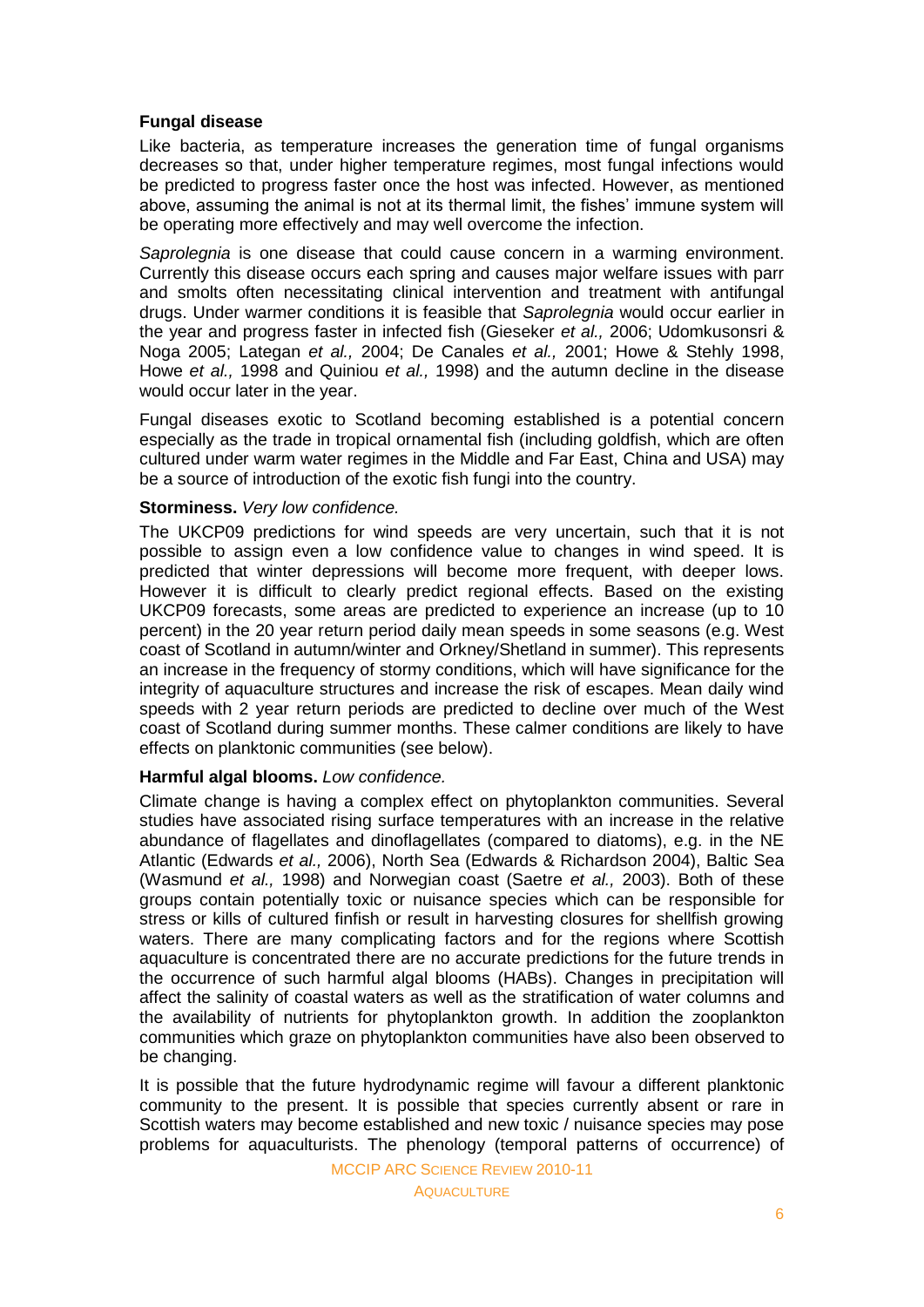planktonic species are also likely to be altered (Edwards & Richardson 2004), with effects on the timing and efficacy of shellfish spat fall.

# **Shellfish Classification.** *Low confidence.*

Precipitation, by influencing run-off from land, has an impact on shellfish classification (determined according to the presence of enteric bacteria in cultured shellfish). Increased run-off from land where livestock faecal material is present can increase the presence of enteric bacteria in shellfish. Shellfish farmers may be prevented from selling or be required to depurate shellfish harvested from areas with a poor classification. Under a regime of reduced precipitation during summer months it is reasonable to expect that this situation will become less frequent.



# **3. Confidence in the science**

*What is already happening:* **Low**



The UKCP09 predictions are the first attempt at regional-scale assessment of changes in the marine climate over the next century. There is broad confidence in the ability of the model to predict changes over the open shelf seas, though with some local uncertainties close to the shelf edge and in regions influenced by estuaries. The lack of confidence in the results arise from (1) this is the first and only prediction available, and (2) predictions particularly of the strength of stratification are determined by changes in regional meteorology, which is a challenging aspect of future climate projections.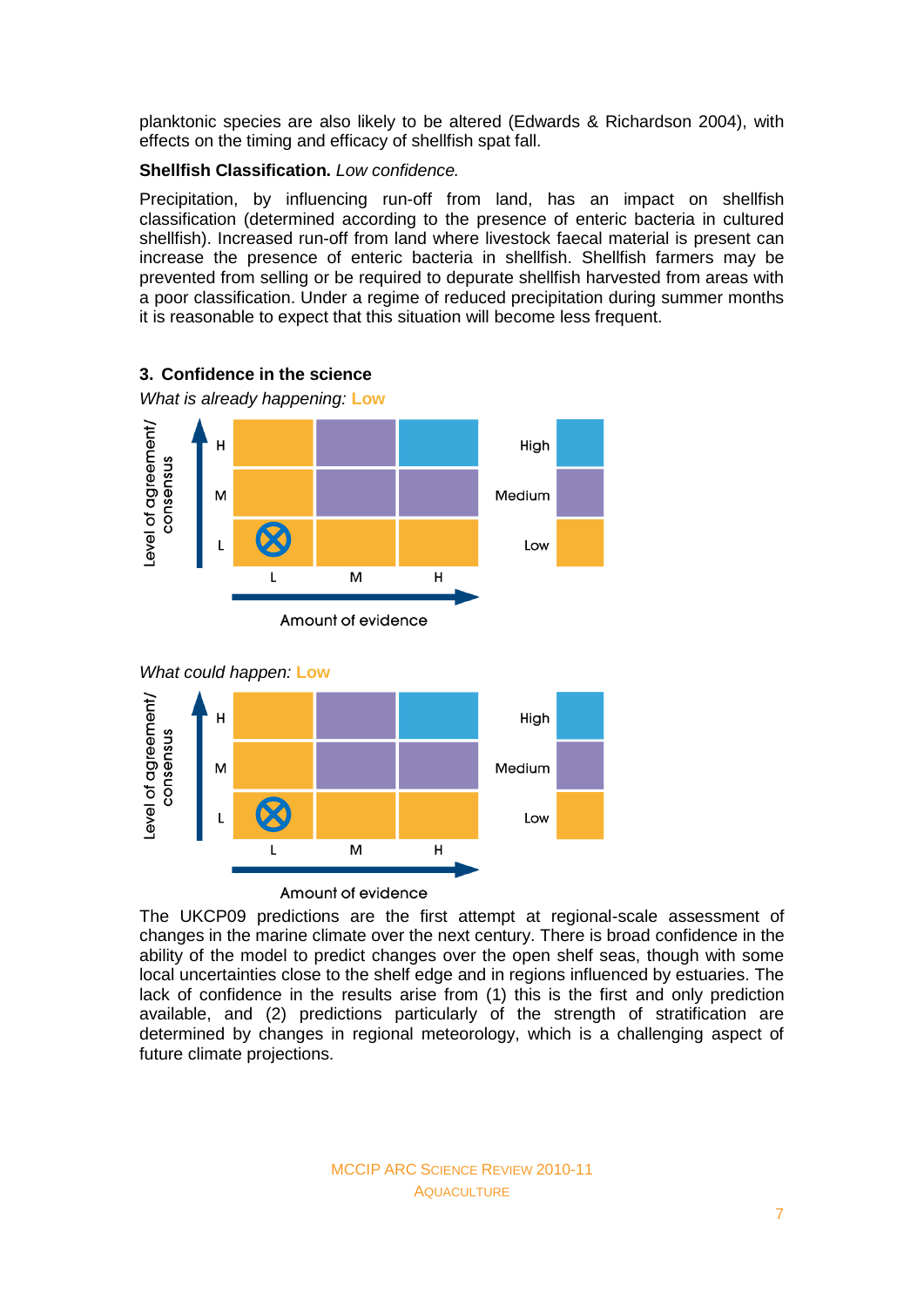# **4. Knowledge gaps**

The top priority knowledge gaps that need to be addressed in the short term to provide better advice to be given to policy makers are:

- 1) Socio-economic impact analysis of the predicted effects.
- 2) Impacts of climate change on the environmental impacts of aquaculture  $-$  e.g. assimilative capacity of receiving water bodies.
- 3) Update of epidemiological risk assessments on aquaculture pathogens to account for climate change factors.

# **5. Socio-economic impacts**

To the author's knowledge there has been no formal socio-economic impact assessment in the UK of impacts of climate change on this aspect of Productive Seas.

## **6. References**

- Aune, A., Imsland, A.K. and Pittman, K. (1997). Growth of juvenile halibut, Hippoglossus hippoglossus (L.), under a constant and switched temperature regime. *Aquaculture Research* **28**(12), 931-939.
- Benediktsdottir, E., Verdonck, L., Sproer, C., Helgason, S. and Swings, J. (2000). Characterization of Vibrio viscosus and Vibrio wodanis isolated at different geographical locations: a proposal for reclassification of Vibrio viscosus as Moritella viscosa comb. nov. *International Journal Of Systematic And Evolutionary Microbiology,* **50**, 479-488.
- Bjornsson, B. and Tryggvadottir, S.V. (1996). Effects of size on optimal temperature for growth and growth efficiency of immature Atlantic halibut (Hippoglossus hippoglossus L.). *Aquaculture,* **142**(1-2), 33-42.

Bond, C.E. (1996). The Biology of Fishes. New York: Thomson Learning. 576.

- Bowden, T.J., Smail, D.A. and Ellis, A.E. (2002). Development of a reproducible infectious pancreatic necrosis virus challenge model for Atlantic salmon, Salmo salar L. *Journal of Fish Diseases,* **25**(9), 555-563.
- Bowden, T.J. (2003). A study of the susceptibility of Atlantic halibut, Hippoglossus hippoglossus (L.), to viral haemorrhagic septicaemia virus isolated from turbot, Scophthalmus maximus (L.). *Journal of Fish Diseases,* **26**(4), 207-212.
- Bowden, T.J., Thompson, K.D., Morgan, A.L., Gratacap, R.M.L., Nikoskelainen, S. (2007) Seasonal variation and the immune response: a fish perspective. Fish and Shellfish Immunology, **22**, 695-706.
- Boxaspen, K. (1997). Geographical and temporal variation in abundance of salmon lice (Lepeophtheirus salmonis) on salmon (Salmo salar L.). *ICES Journal of Marine Science,* **54**(6), 1144-1147.
- Boxaspen, K. and Naess, T. (2000). Development of eggs and the planktonic stages of salmon lice (Lepeophtheirus salmonis) at low temperatures. *Contributions to Zoology,* **69**(1-2), 51-55.
- Bricknell, I.R., Bron, J. E. and Bowden, T.J. (2006). Diseases of gadoid fish in cultivation: a review. *Ices Journal of Marine Science,* **63**(2), 253-266.
- Bruno, D.W. (2004). Prevalence and diagnosis of bacterial kidney disease (BKD) in Scotland between 1990 and 2002. *Diseases of Aquatic Organisms,* **59**(2), 125-130.
- Cano, J.M. and Nicieza, A.G. (2006). Temperature, metabolic rate, and constraints on locomotor performance in ectotherm vertebrates. *Functional Ecology,* **20**(3), 464-470.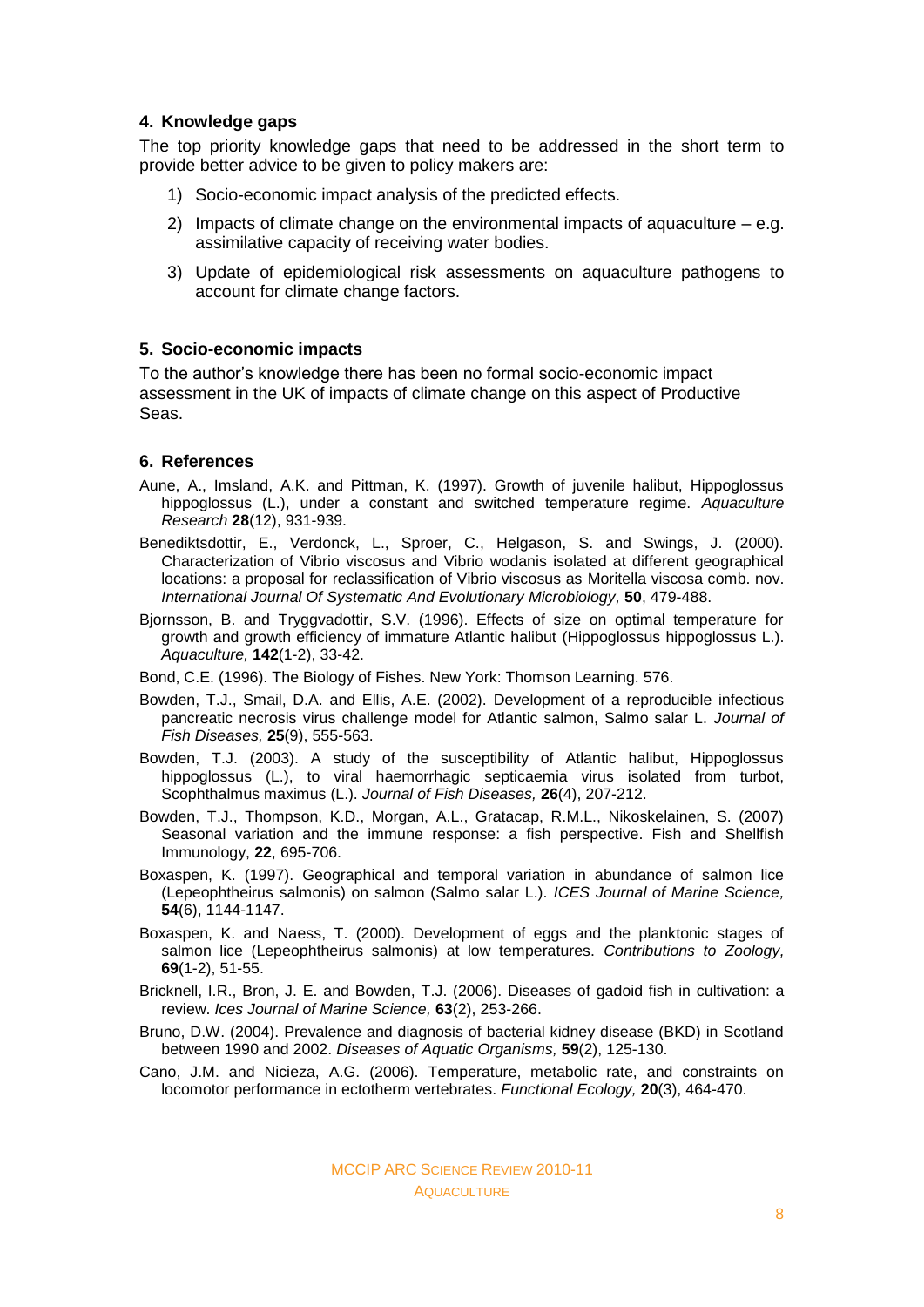- Claireaux, G., Webber, D.M., Kerr, S.R. and Boutilier, R.G. (1995). Physiology and behavior of free-Swimming Atlantic Cod (Gadus-Morhua) facing fluctuating temperature conditions. *Journal of Experimental Biology,* **198**(1), 49-60.
- Clark, R.A., Fox, C.J., Viner, D. and Livermore, M. (2003). North Sea cod and climate change - modelling the effects of temperature on population dynamics. *Global Change Biology,* **9**(11), 1669-1680.
- Coyne, R., Smith, P., Dalsgaard, I., Nilsen, H., Kongshaug, H., Bergh, O. and Samuelsen, (2006). Winter ulcer disease of post-smolt Atlantic salmon: An unsuitable case for treatment? *Aquaculture,* **253**(1-4), 171-178.
- De Canales, M.L.G., Ortiz, J.B., Del Valle, M.G. and Sarasquete, C. (2001). Saprolegniasis in wild fish populations. *Ciencias Marinas,* **27**(1), 125-137.
- Drinkwater, K.F. (2005). The response of Atlantic cod (Gadus morhua) to future climate change. *Ices Journal of Marine Science,* **62**(7), 1327-1337.
- Duguid, J.P., Marmion, B.P. and Swain, R.H.A. (1978). Medical Microbiology. 13 ed. Vol. 1. Edinburgh, London and New York: Churchill Livingstone. 666.
- Edwards, M. and Richardson A.J. (2004). Impact of climate change on marine pelagic phenology and trophic mismatch. *Nature,* **430**, 881-884.
- Edwards, M., Johns D.G., Leterme S.C., Svendsen E. and Richardson A.J. (2006). Regional climate change and harmful algal blooms in the NE Atlantic. *Limnol. Oceanogr,* **51**(2), 820- 829.
- Eggset, G., Mikkelsen, H. and Killie, J.E.A. (1997a). Immunocompetence and duration of immunity against Vibrio salmonicida and Aeromonas salmonicida after vaccination of Atlantic salmon (Salmo salar L.) at low and high temperatures. *Fish and Shellfish Immunology,* **7**(4), 247-260.
- Eggset, G., Mortensen, A., Johansen, L.H. and Sommer, A.I. (1997b). Susceptibility to furunculosis, cold water vibriosis, and infectious pancreatic necrosis (IPN) in post-smolt Atlantic salmon (Salmo salar L.) as a function of smolt status by seawater transfer. *Aquaculture,* **158**(3-4), 179-191.
- Einer-jensen, K., Ahrens, P., Forsberg, R. and Lorenzen, N. (2004). Evolution of the fish rhabdovirus viral haemorrhagic septicaemia virus. *Journal Of General Virology,* **85**, 1167- 1179.
- Ferreira, J.G.,Hawkins, A.J.S.,Monteiro, P., Service,M.,Moore, H., Edwards, A., Gowen, R., Lourenço, P., Mellor, A., Nunes, J.P., Pascoe, P.L., Ramos, L., Sequeira, A., Simas, T., Strong, J., (2007b). SMILE—Sustainable Mariculture in northern Irish Lough Ecosystems – Assessment of Carrying Capacity for Environmentally Sustainable Shellfish Culture in Carlingford Lough, Strangford Lough, Belfast Lough, Larne Lough and Lough Foyle. IMAR –Institute of Marine Research. 97 pp.
- Galbreath, P.F., Adams, N.D., Sherrill, L.W. and Martin, T.H. (2006). Thermal tolerance of diploid versus triploid rainbow trout and brook trout assessed by time to chronic lethal maximum. *Environmental Biology of Fishes,* **75**(2), 183-193.
- Gieseker, C.M., Serfling, S.G. and Reimschuessel, R. (2006). Formalin treatment to reduce mortality associated with Saprolegnia parasitica in rainbow trout, Oncorhynchus mykiss. *Aquaculture,* **253**(1-4), 120-129.
- Goniea, T.M., Keefer, M.L., Bjornn, T.C., Peery, C.A., Bennett D.H. and Stuehrenberg, L.C. (2006). Behavioral thermoregulation and slowed migration by adult fall Chinook salmon in response to high Columbia River water temperatures. *Transactions of The American Fisheries Society,* **135**(2), 408-419.
- Heuch, P.A., Parsons, A. and Boxaspen, K. (1995). Diel vertical migration: a possible hostfinding mechanism in salmon louse (Lepeophtheirus salmonis) copepodids? *Canadian Journal of Fisheries and Aquatic Sciences,* **52**(4), 681-689.
- Hirvela-Koski, V., Pohjanvirta, T., Koski, P. and Sukura, A. (2006). Atypical growth of Renibacterium salmoninarum in subclinical infections. *Journal of Fish Diseases,* **29**(1), 21- 29.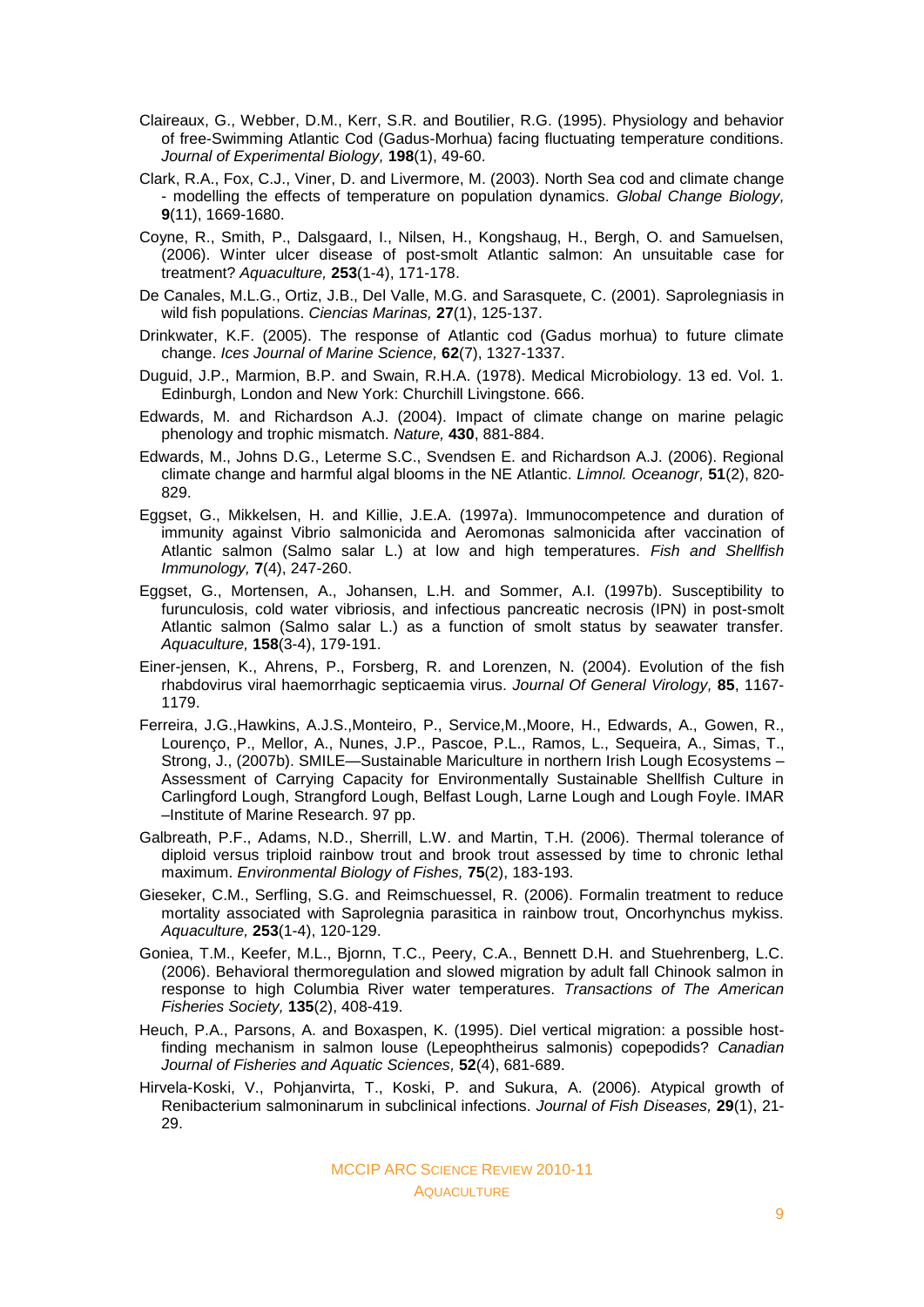- Howe, G.E. and Stehly, G.R. (1998). Experimental infection of rainbow trout with Saprolegnia parasitica. *Journal of Aquatic Animal Health,* **10**(4), 397-404.
- Howe, G.E., Rach, J.J. and Olson, J.J. (1998). Method for inducing saprolegniasis in channel catfish. *Journal of Aquatic Animal Health,* **10**(1), 62-68.
- Hurst, T.P., Spencer, M.L., Sogard, S.M. and Stoner, A.W. (2005). Compensatory growth, energy storage and behaviour of juvenile Pacific halibut Hippoglossus stenolepis following thermally induced growth reduction. *Marine Ecology-Progress Series,* **293**, 233-240.
- Hulme, M., Jenkins, G. J., Lu, X., Turnpenny, J. R., Mitchell, T. D., Jones, R. G., Lowe, J., Murphy, J. M., Hassell, D., Boorman, P., McDonald, R. and Hill, S. (2002) Climate Change Scenarios for the United Kingdom: The UKCIP02 Scientific Report. Tyndall Centre for Climate Change Research, School of Environmental Sciences, University of East Anglia, Norwich, UK. 120pp
- Imsland, A.K., Jonassen, T.M., Stefansson, S.O., Kadowaki, S. and Berntssen,M.H.G. (2000). Intraspecific differences in physiological efficiency of Juvenile Atlantic halibut Hippoglossus hippoglossus L. *Journal of the World Aquaculture Society,* **31**(3), 285-296.
- Jacobson, K.C., Arkoosh, M.R., Kagley, A.N., Clemons, E.R., Collier, T.K. and Casillas, E. (2003). Cumulative effects of natural and anthropogenic stress on immune function and disease resistance in juvenile chinook salmon. *Journal Of Aquatic Animal Health,* **15**(1), 1- 12.
- Jarp, J., Taksdal, T. and Torud, B. (1996). Infectious pancreatic necrosis in Atlantic salmon Salmo salar in relation to specific antibodies, smoltification, and infection with erythrocytic inclusion body syndrome (EIBS). *Diseases of Aquatic Organisms,* **27**(2), 81-88.
- Johnson, S.C. and Albright, L.J. (1991a). The developmental stages of Lepeophtheirus salmonis (Krøyer, 1837) (Copepoda, Caligidae). *Canadian Journal of Zoology,* **69**(4), 929- 950.
- Johnson, S.C. and Albright, L.J. (1991b). Development, growth, and survival of Lepeophtheirus salmonis (Copepoda, Caligidae) under laboratory conditions. *Journal of the Marine Biological Association of the United Kingdom,* **71**(2), 425-436.
- Jonsdottir, H., Malmquist, H.J., Snorrason, S.S., Gudbergsson, G. and Gudmundsdottir, S. (1998). Epidemiology of Renibacterium salmoninarum in wild Arctic charr and brown trout in Iceland. *Journal of Fish Biology,* **53**(2), 322-339.
- Kollner, B., Wasserrab, B., Kotterba, G. and Fischer, U. (2002). Evaluation of immune functions of rainbow trout (Oncorhynchus mykiss) - how can environmental influences be detected? *Toxicology Letters,* **131**(1-2), 83-95.
- Larsson, S. and Berglund, I. (2006). Thermal performance of juvenile Atlantic salmon (Salmo salar L.) of Baltic Sea origin. *Journal of Thermal Biology,* **31**(3), 243-246.
- Lategan, M.J., Torpy, F.R. and Gibson, L.F. (2004). Control of saprolegniosis in the eel Anguilla australis Richardson, by Aeromonas media strain A199. *Aquaculture,* **240**(1-4), 19-27.
- Le Morvan, C., Deschaux, P. and Troutaud, D. (1996). Effects and mechanisms of environmental temperature on carp (Cyprinus carpio) anti-DNP antibody response and non-specific cytotoxic cell activity: a kinetic study. *Developmental and Comparative Immunology,* **20**(5), 331-40.
- Levesque, H.M., Bondy, J., Short, C., Ballantyne, J.S., Driedzic, W.R. and Moon, T.W. (2005). Effects of seasonal temperature and photoperiod on Atlantic cod (Gadus morhua). II. Enzymes of intermediary metabolism. *Canadian Journal of Fisheries And Aquatic Sciences,* **62**(12), 2864-2873.
- Lillehaug, A. (1997). Vaccination strategies in seawater cage culture of salmonids. *Developmental Biological Standards,* **90**, 401-8.
- Lillehaug, A., Lunestad, B.T. and Grave, K. (2000). Epidemiology of bacterial diseases in Norwegian aquaculture - a description based on antibiotic prescription data for the tenyear period 1991 to 2000. *Diseases of Aquatic Organisms,* **53**(2), 115-125.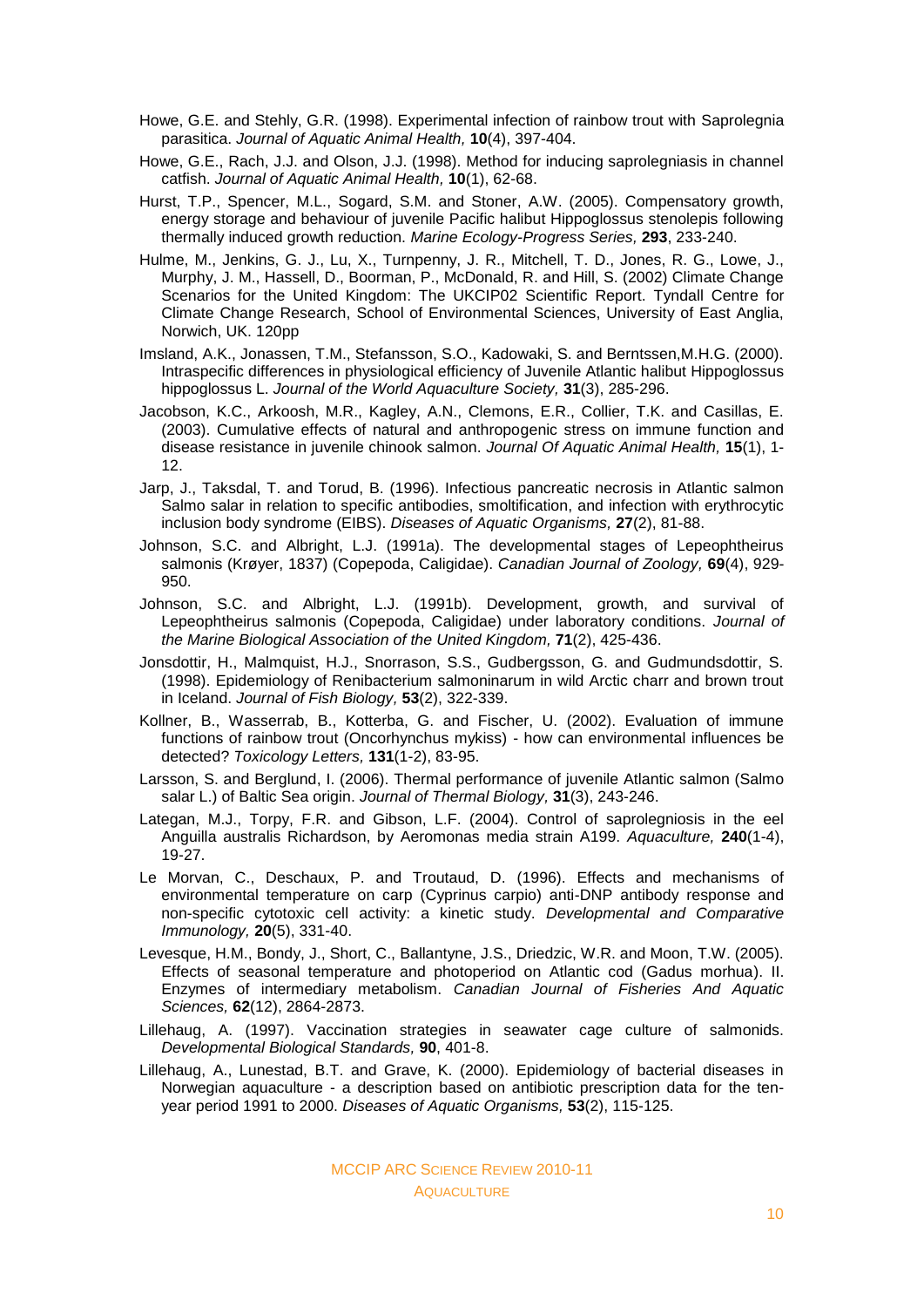- Lowe, J. A., Howard, T. P., Pardaens, A., Tinker, J., Holt, J., Wakelin, S., Milne, G., Leake, J., Wolf, J., Horsburgh, K., Reeder, T., Jenkins, G., Ridley, J., Dye, S., Bradley, S. (2009), UK Climate Projections science report: Marine and coastal projections. Met Office Hadley Centre, Exeter, UK.
- Nagai, T. and Lida, I. (2002). Occurrence of bacterial kidney disease in cultured ayu. *Fish Pathology,* **37**(2), 77-81.
- Neat, F. and Righton, D. (2006). Warm water occupancy by North Sea cod. *Proc. Roy. Soc. B.,* **274**, 789-798.
- Nordmo, R. and Ramstad, A. (1999). Variables affecting the challenge pressure of Aeromonas salmonicida and Vibrio salmonicida in Atlantic salmon (Salmo salar L.). *Aquaculture,* **171**(1-2), 1-12.
- Nordmo, R., Sevatdal, S. and Ramstad, A. (1997). Experimental infection with Vibrio salmonicida in Atlantic salmon (Salmo salar L.): an evaluation of three different challenge methods. *Aquaculture,* **158**(1-2), 23-32.
- Park, K.C. and Reno, P.W. (2005). Molecular size, pH, temperature stability, and ontogeny of inhibitor(s) of infectious pancreatic necrosis virus (IPNV) in normal rainbow trout serum. *Journal of Aquatic Animal Health,* **17**(2): 177-190.
- Piganelli, J.D., Wiens, G.D. and Kaattari, S.L. (1999). Elevated temperature treatment as a novel method for decreasing p57 on the cell surface of Renibacterium salmoninarum. *Diseases of Aquatic Organisms,* **36**(1): 29-35.
- Pike, A.W. and Wadsworth, S. (2000). Sealice on salmonids: their biology and control. *Advances in Parasitology,* **44**: 233-337.
- Quiniou, S.M.A., Bigler, S., Clem, L.W. and Bly, J.E. (1998). Effects of water temperature on mucous cell distribution in channel catfish epidermis: a factor in winter saprolegniasis. *Fish and Shellfish Immunology,* **8**(1): 1-11.
- Reddin, D.G., Downton, P., and Friedland, K.D. (2006). Diurnal and nocturnal temperatures for Atlantic salmon postsmolts (Salmo solar L.) during their early marine life. *Fishery Bulletin,* **104**(3): 415-427.
- Roberts, R.J. (1976). Bacterial diseases of farmed fishes. *Soc Appl Bacteriol Symp Ser,* **4**, 55-62.
- Rose, A.S., Ellis, A.E. and Munro, A.L.S. (1989). The infectivity by different routes of exposure and shedding rates of Aeromonas salmonicida subsp. salmonicida in Atlantic salmon, Salmo salar L., held in sea water. *Journal of Fish Diseases,* **12**(6), 573-578.
- Rose, G.A. (2005). On distributional responses of North Atlantic fish to climate change. *Ices Journal of Marine Science,* **62**(7), 1360-1374.
- Saetre, R., Aure, J. and Danielssen, D.S. (2003). Long-term hydrographic variability patterns off the Norwegian coast and in the Skagerrak*. ICES Marine Science Symposium,* **219**, 150-159.
- Skall, H.F., Olesen, N.J. and Mellergaard, S. (2005a). Prevalence of viral haemorrhagic septicaemia virus in Danish marine fishes and its occurrence in new host species. *Diseases of Aquatic Organisms,* **66**(2), 145-151.
- Skall, H.F., Olesen, N.J. and Mellergaard, S. (2005b). Viral haemorrhagic septicaemia virus in marine fish and its implications for fish farming - a review. *Journal Of Fish Diseases,* **28**(9), 509-529.
- Stangeland, K., Hoie, S. and Taksdal, T. (1996). Experimental induction of infectious pancreatic necrosis in Atlantic salmon, Salmo salar L, post-smolts. *Journal of Fish Diseases,* **19**(4), 323-327.
- Steine, N.O., Melingen, G.O. and Wergeland, H.I. (2001). Antibodies against Vibrio salmonicida lipopolysaccharide (LPS) and whole bacteria in sera from Atlantic salmon (Salmo salar L.) vaccinated during the smolting and early post-smolt period. *Fish and Shellfish Immunology,* **11**(1), 39-52.